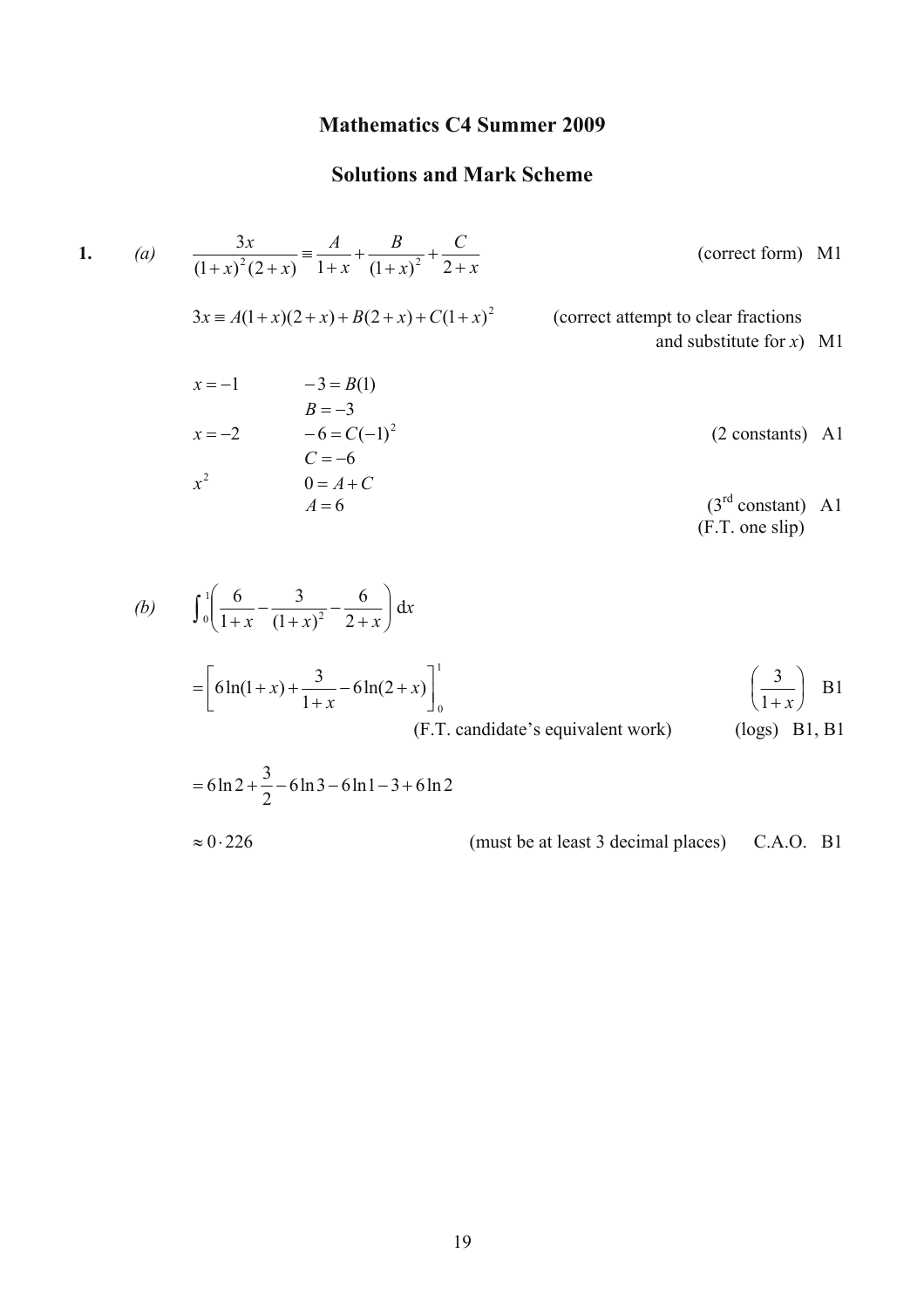**2.**  $3 \times 2 \sin \theta \cos \theta = 2 \sin \theta$  (Use of  $\sin 2\theta = 2 \sin \theta \cos \theta$ ) M1

 $\sin \theta = 0$  A1

or 
$$
3\cos\theta = 1
$$
  
\n $\cos\theta = \frac{1}{3}$  A1  
\n $\theta = 0^{\circ}, 180^{\circ}, 360^{\circ}$  (F.T. one slip) B1

70 ) B1 ⋅5°, 289⋅5°

**No workings shown – no marks** 

3. (a) 
$$
R=2
$$
  
\n $\tan \alpha = \sqrt{3}, \ \alpha = 60^{\circ}$  (any method) M1  
\nA1

(b) 
$$
2\cos(\theta - 60^\circ) = 1
$$
  
\n $\cos(\theta - 60^\circ) = \frac{1}{2}$  (F.T. *R* and  $\alpha$ ) M1  
\n $\theta - 60^\circ = -60^\circ$ , 60°, 300° (one value) A1  
\n $\theta = 0^\circ$ , 120°, 360° (A2 for 3 answers, A1 for 2 answers  
\nA0 for 1 answer, lose 1 for more than 3 answers)

4. Volume = 
$$
\pi \int_0^{\frac{\pi}{8}} \cos^2 2x \, dx
$$
 (must contain limits) B1  
\n=  $(\pi) \int_0^{\frac{\pi}{8}} \frac{1 + \cos 4x}{2} \, dx$  (cos<sup>2</sup> 2x = a + b cos 4x; a, b \ne 0) M1  
\n $\left(a = \frac{1}{2}, b = \frac{1}{2}\right)$  A1  
\n=  $(\pi) \left[\frac{x}{2} + \frac{\sin 4x}{8}\right]_0^{\frac{\pi}{8}}$  A1

 $=(\pi)\left(\frac{\pi}{16}+\frac{1}{2}-0-0\right)$ ⎠  $\left(\frac{\pi}{16} + \frac{1}{2} - 0 - 0\right)$ ⎝  $=(\pi)\left(\frac{\pi}{16}+\frac{1}{2}-0-0\right)$ 8  $(\pi) \left( \frac{\pi}{16} + \frac{1}{8} \right)$ (correct use of limits) m1

$$
= \frac{\pi}{2} \left( \frac{\pi}{8} + \frac{1}{4} \right) \quad \text{or} \quad 1.0095 \tag{C.A.O.) A1}
$$

[ If substitution used, marks are gained after

$$
\frac{1}{2}\cos^2 u = a + b\cos 2u \qquad \qquad \text{M1} \quad ]
$$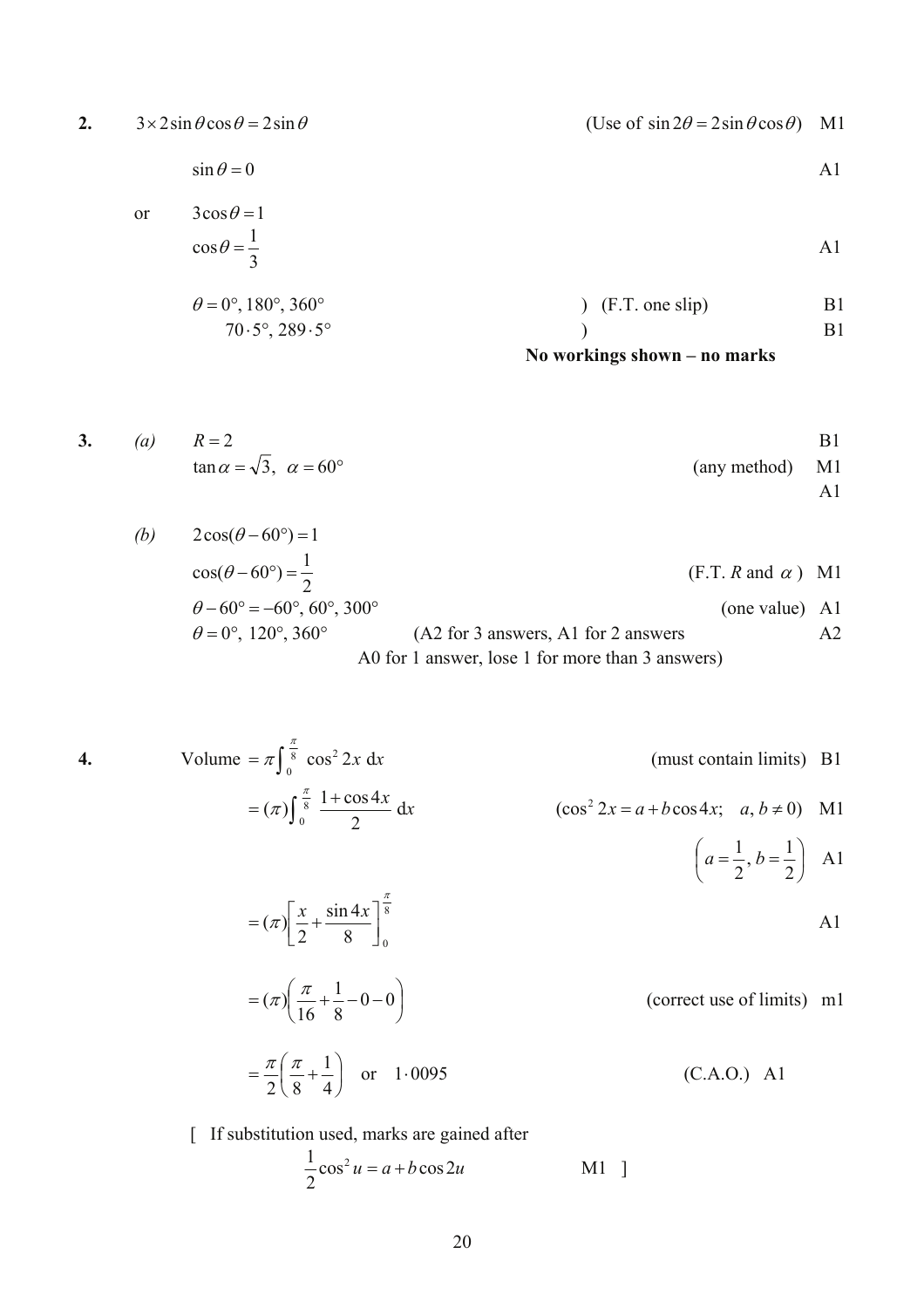5. (a) 
$$
\frac{dy}{dx} = \frac{3t^2}{2t}
$$
 M1

$$
=\frac{3t}{2}
$$
 (simplified form) A1

Equation of tangent is

$$
y - p3 = \frac{3}{2}p(x - p2)
$$
 (use of any method) M1  
2y-2p<sup>3</sup> = 3px-3p<sup>3</sup>  
3px-2y = p<sup>3</sup> (convincing) A1

(b) Substitute 
$$
x = q^2
$$
,  $y = q^3$  (substitution of  $x = q^2$ ,  $y = q^3$  and  $p = 2$ ) M1

\nWhen  $p = 2$ ,

\n
$$
6q^2 - 2q^3 = 8
$$
\n
$$
q^3 - 3q^2 + 4 = 0
$$
\n
$$
(q+1)(q^2 - 4q + 4) = 0
$$
\n
$$
q = -1 \text{ or } q = 2
$$
\n(conving)

\n(a  $q = 2$  in the interval  $q = 2$  in the interval  $q = 2$  in the interval  $q = 2$  in the interval  $q = 2$  in the interval  $q = 2$  in the interval  $q = 2$  in the interval  $q = 2$  in the interval  $q = 2$  in the interval  $q = 2$  in the interval  $q = 2$  in the interval  $q = 2$  in the interval  $q = 2$  in the interval  $q = 2$  in the interval  $q = 2$  in the interval  $q = 2$  in the interval  $q = 2$  in the interval  $q = 2$  in the interval  $q = 2$  in the interval  $q = 2$  in the interval  $q = 2$  in the interval  $q = 2$  in the interval  $q = 2$  in the interval  $q = 2$  in the interval  $q = 2$  in the interval  $q = 2$  in the interval  $q = 2$  in the interval  $q = 2$  in the interval  $q = 2$  in the interval  $q = 2$  in the interval  $q = 2$  in the interval  $q = 2$  in the interval  $q = 2$  in the interval  $q = 2$  in the interval  $q = 2$  in the interval  $q = 2$  in the interval  $q = 2$  in the interval  $q = 2$  in the interval  $q = 2$  in the interval  $q = 2$  in the interval  $q = 2$  in the interval  $q = 2$  in the interval  $q = 2$  in the interval  $q = 2$  in the interval  $$ 

[Alternative]:  
\n
$$
\frac{y - q^3}{x - q^2} = 3
$$
 (must have gradient 3) M1  
\n
$$
q^3 - 3q^2 + 4 = 0
$$
 (convincing) A1 ]

6. (a) 
$$
\int (x+3)e^{2x} dx = (x+3)\frac{e^{2x}}{2} - \int 1 \cdot e^{2x} dx
$$
  
\n
$$
((x+3)f(x) - \int Af(x) dx; \quad f(x) \neq k, A = 1, 3)
$$
 M1  
\n
$$
(f(x) = k e^{2x})
$$
 A1  
\n
$$
k = \frac{1}{2}, A = 1
$$
 A1  
\nC.A.O. (must contain C) A1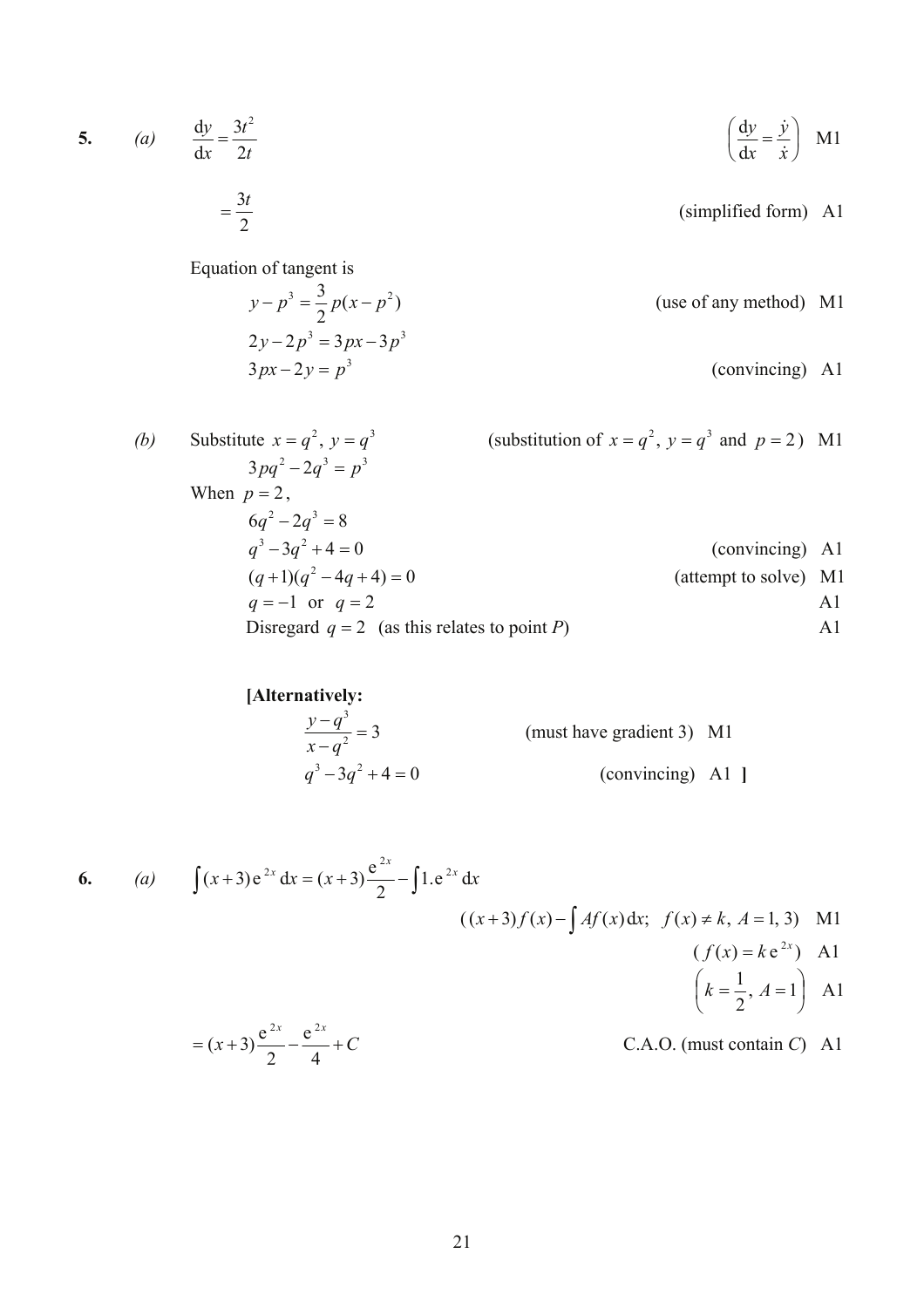(b) 
$$
\int_{3}^{2} -\frac{1}{2u^{\frac{1}{2}}} du
$$

$$
= \left[ -u^{\frac{1}{2}} \right]_{3}^{2}
$$

$$
(integration, any k, no limits) A1
$$

$$
= \sqrt{2} + \sqrt{3} \approx 0.318
$$
 (correct use of limits) m1  
C.A.O. (either answer) A1  
Answer only gains 0 marks

7. (a) 
$$
\frac{dP}{dt} = -kP^3
$$
 (allow  $\pm k$ ) B1

(b) 
$$
\int \frac{dP}{p^3} = -\int k dt
$$
 (separation of variables & attempt to integrate  $\frac{1}{p^n}$ , any *n*) M1  $-\frac{1}{2p^2} = -kt + C$  (*C* may be omitted,  $n \neq 1$ ) A1

$$
t = 0, P = 20
$$
 (attempt to find C) M1  
\n
$$
\therefore -\frac{1}{800} = C
$$
 (F.T. similar work) A1  
\n
$$
\therefore -\frac{1}{2p^2} = -kt - \frac{1}{800}
$$
  
\n
$$
\therefore \frac{1}{p^2} = 2kt + \frac{1}{400}
$$
 (A = 2k) (convincing) A1

(c) 
$$
t = 1, P = 10
$$
  
\n
$$
\frac{1}{100} = A + \frac{1}{400}
$$
\n
$$
\therefore A = \frac{3}{400}
$$
\n
$$
\frac{1}{25} = \frac{3}{400} + \frac{1}{400}
$$
\n(ditempt to find A) M1  
\n
$$
\frac{1}{25} = \frac{3}{400} + \frac{1}{400}
$$
\n(ditempt to find A) M1  
\n
$$
\frac{15}{25} = \frac{3}{400}t
$$
\n(ditempt to find A) M1  
\n(ditempt to find A) M1  
\n(ditempt to find A) M1  
\n(ditempt to find A) M1  
\n(ditempt to find A) M1  
\n(e. T. one slip) A1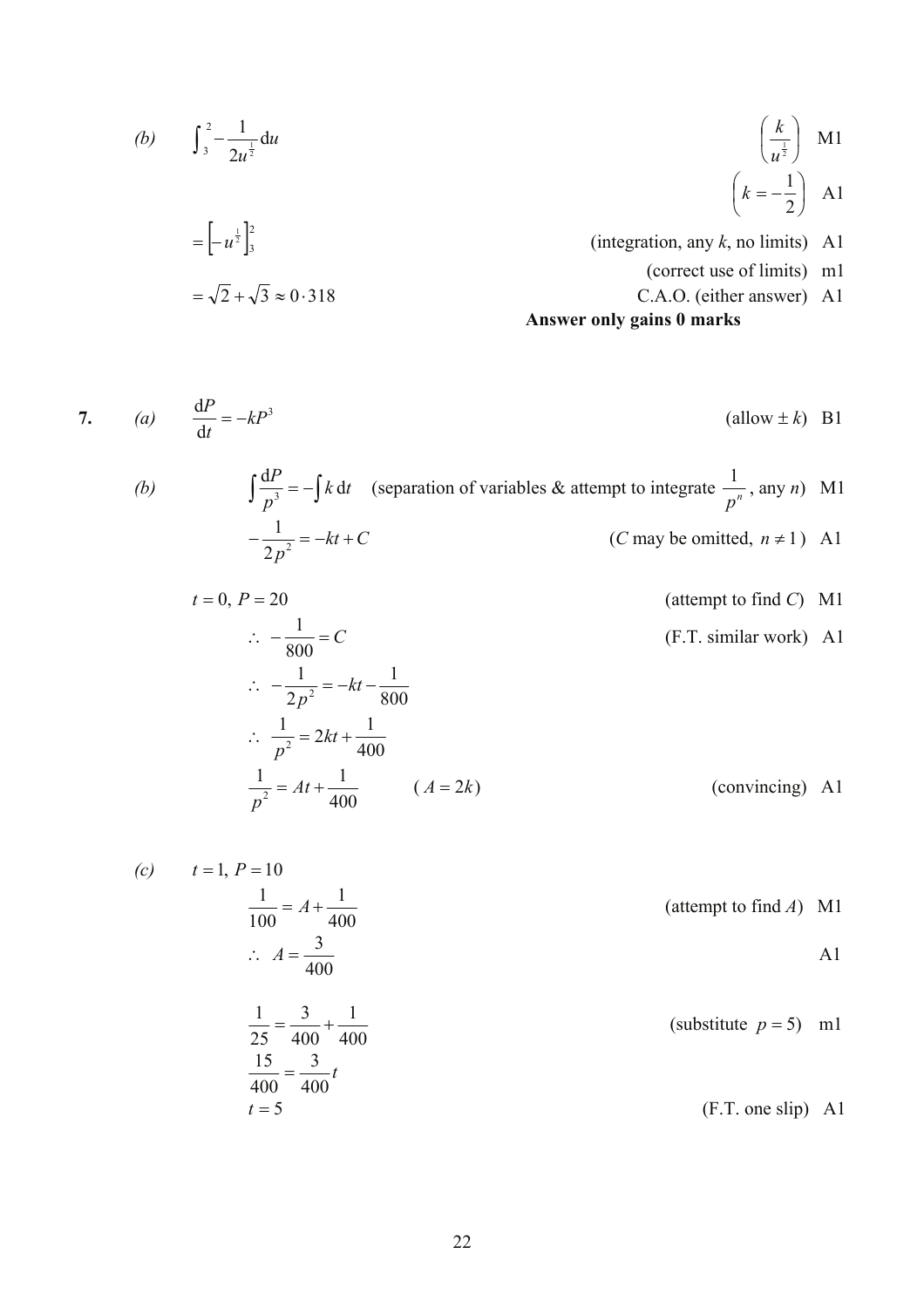**8.** *(a)* (i)  $AB = i - 2j + 3k$  B1

Equation of *AB* is

$$
\mathbf{r} = 3\mathbf{i} + 4\mathbf{j} + 7\mathbf{k} + \lambda(\mathbf{i} - 2\mathbf{j} + 3\mathbf{k}) \qquad (\mathbf{r} = \mathbf{a} + \lambda \mathbf{AB}, \text{ o.e.}) \quad \text{M1}
$$

A1

| [ Alternative:                                 |                                                      |
|------------------------------------------------|------------------------------------------------------|
| $(1 - \lambda)\mathbf{a} + \lambda \mathbf{b}$ | $(a, b$ substituted) M1                              |
| $\mathbf{r} = \dots \dots \dots$               | ΑI                                                   |
|                                                | (all correct) $\begin{bmatrix} 1 \\ 1 \end{bmatrix}$ |

(ii) Assume *AB* and *L* intersect. Equate coefficients of **i**, **j** (o.e.).

 $(3 + \lambda) = 5 + 3\mu$  (F.T. candidate's values) M1  $4 - 2\lambda = 6 - 2\mu$  A1

Solve for  $\lambda$ ,  $\mu$ , (attempt to solve for  $\lambda$ ,  $\mu$ ) m1  $\lambda = -\frac{5}{2}, \mu = -\frac{3}{2}$ 2  $(one value; F.T. one slip)$  A1

 Check **k** coefficient (o.e.) L.H.S. 2  $= 7 + 3\lambda = -\frac{1}{2}$  (attempt to check) m1 R.H.S. 2  $= 1 + \mu = -\frac{1}{2}$  (Terms check so lines intersect) Point of intersection is  $\mathbf{i} + 9\mathbf{j} - \frac{1}{6}\mathbf{k}$ 2  $+9j-\frac{1}{6}k$ . C.A.O. A1 (dependent on M1, m1 earlier)

*(b)* (3**i** − 2**j**+ 2**k**).(2**i** + **j**− 2**k**) = 0 (correct method of finding scalar product) M1  $6 - 2 - 4 = 0$  A1 (therefore vectors are perpendicular)